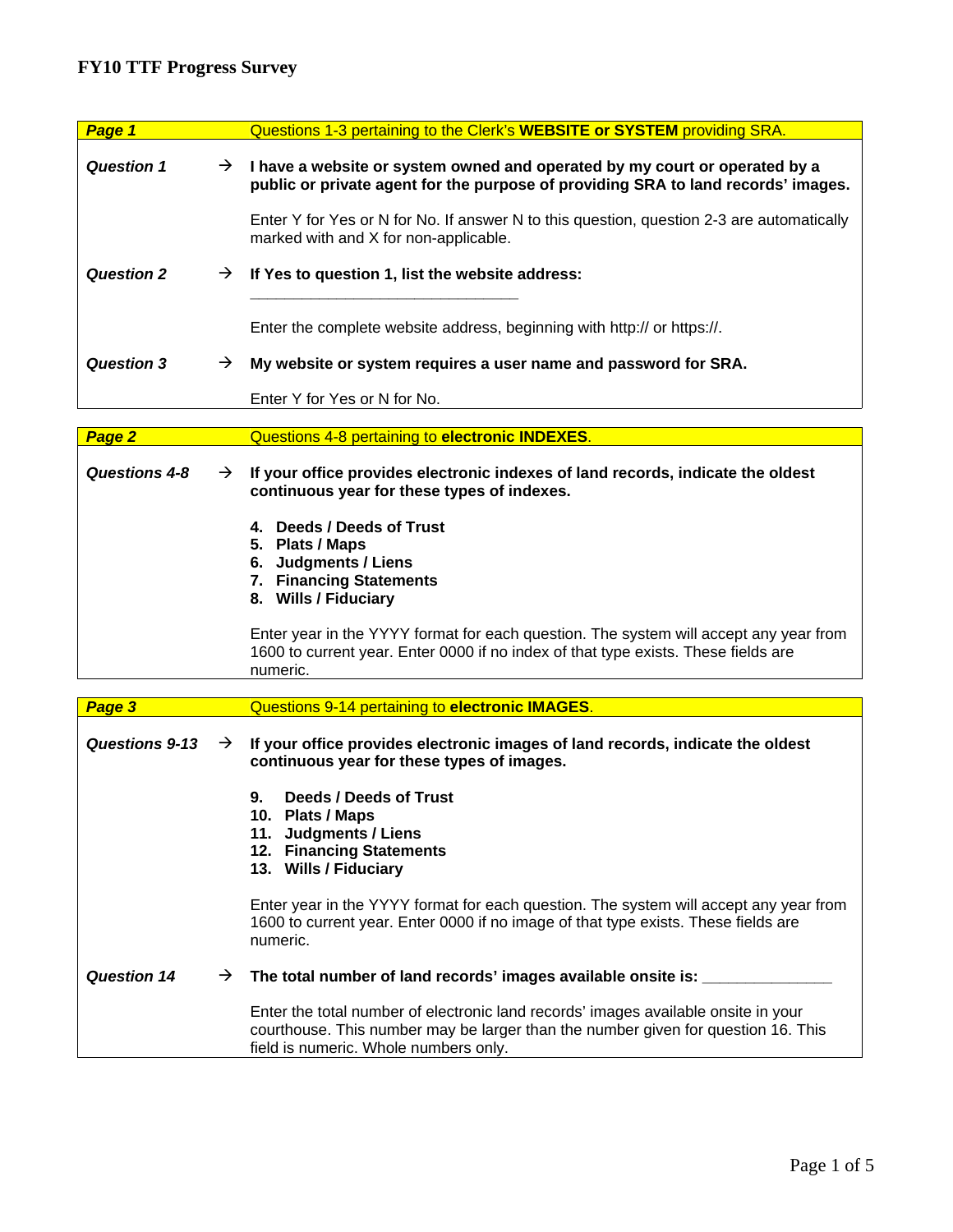| Page 4             |               | Questions 15-17 pertaining SECURE REMOTE ACCESS.                                                                                                                              |
|--------------------|---------------|-------------------------------------------------------------------------------------------------------------------------------------------------------------------------------|
| Question 15        | $\rightarrow$ | My office provides SRA to land records' images to public (non-governmental)<br>subscribers.                                                                                   |
|                    |               | Enter Y for Yes or N for No. If answer Yes, questions 16-31 must be answered. If<br>answer No, questions 16-31 are automatically marked with an X for non-applicable.         |
| <b>Question 16</b> | $\rightarrow$ | My total number of land records' images available through SRA is                                                                                                              |
|                    |               | Enter the total number of SRA images. Answer must be greater than 0, but equal to or<br>less than the number given in question 14. This field is numeric. Whole numbers only. |
| <b>Question 17</b> | $\rightarrow$ | My office began providing SRA to land records' images to public (non-<br>governmental) subscribers in                                                                         |
|                    |               | Enter month and year in the MM / YYYY format. This field is alpha-numeric.                                                                                                    |

| Page 5             |               | Questions 18-21 pertaining to SRA SUBSCRIPTION.                                                                                                                       |
|--------------------|---------------|-----------------------------------------------------------------------------------------------------------------------------------------------------------------------|
| <b>Question 18</b> | $\rightarrow$ | Who approves / disapproves applications for subscription to SRA?                                                                                                      |
|                    |               | Enter the name of the person or entity responsible for approving or disapproving SRA<br>subscription applications. This field is alpha-numeric.                       |
| <b>Question 19</b> | $\rightarrow$ | I accept / willing to accept public (non-governmental) subscribers to SRA.                                                                                            |
|                    |               | Enter Y for Yes or N for No. If answer Yes, questions 20-31 must be answered. If<br>answer No, questions 20-31 are automatically marked with an X for non-applicable. |
| Question 20        | $\rightarrow$ | I charge SRA subscription fee(s) of: ____________                                                                                                                     |
|                    |               | Enter monthly subscription fees. If applicable, enter discount for 6-month or year<br>contract. Enter one-time fees, if applicable. This field is alpha-numeric.      |
| <b>Question 21</b> | $\rightarrow$ | In my office, as of August 1, 2009, the number of registered public (non-<br>governmental) subscribers to SRA is _____________                                        |
|                    |               | Enter the number of registered SRA subscribers. This field is numeric.                                                                                                |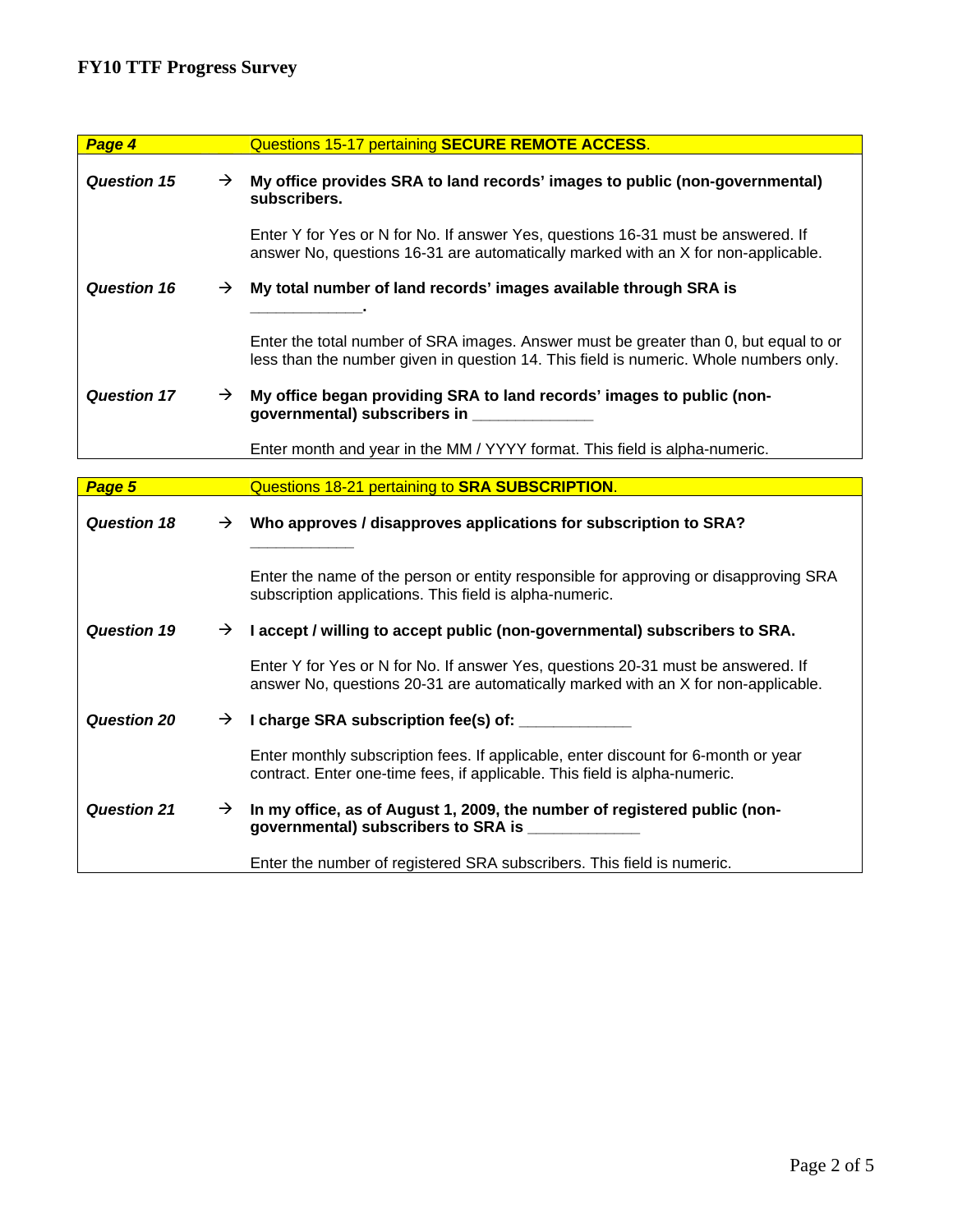## **FY10 TTF Progress Survey**

| Page 6             |               | Questions 22-25 pertaining to SRA PUBLICITY.                                                                                                                                                                                                            |
|--------------------|---------------|---------------------------------------------------------------------------------------------------------------------------------------------------------------------------------------------------------------------------------------------------------|
| <b>Question 22</b> | $\rightarrow$ | My office has publicized the availability of SRA to land records' images.                                                                                                                                                                               |
|                    |               | Enter Y for Yes or N for No. If answer Yes, questions 23-31 must be answered. If<br>answer No, questions 23-31 are automatically marked with an X for non-applicable.                                                                                   |
| <b>Question 23</b> | $\rightarrow$ | My office has publicized SRA on my court's website.                                                                                                                                                                                                     |
|                    |               | Enter Y for Yes or N for No.                                                                                                                                                                                                                            |
| <b>Question 24</b> | →             | Other methods used to publicize SRA:                                                                                                                                                                                                                    |
|                    |               | Other methods include flyer or handout, signage, letter or memo, newspaper or<br>publication, public television or local channel advertisement, verbal announcement or<br>presentation, email, fax, or political brochure. This field is alpha-numeric. |
| <b>Question 25</b> | →             | My office has publicized SRA to the Bar Association.                                                                                                                                                                                                    |
|                    |               | Enter Y for Yes or N for No.                                                                                                                                                                                                                            |

| Page 7                        |               | Questions 26-31 pertaining to SRA PUBLICITY.                                                                                                                                                                                                       |
|-------------------------------|---------------|----------------------------------------------------------------------------------------------------------------------------------------------------------------------------------------------------------------------------------------------------|
| <b>Questions</b><br>26-30     | $\rightarrow$ | My office has publicized SRA to:<br>26. Realtors<br>27.<br><b>Surveyors</b><br>28. Title companies<br>29. Financial institutions<br>30. The Public                                                                                                 |
| <b>Question 31</b>            | $\rightarrow$ | Enter Y for Yes or N for No for each question.<br>Other groups you have publicized to: ____                                                                                                                                                        |
|                               |               | Enter other groups, such as public meeting, notice in government office, law library,<br>civic league, genealogist group, appraisers, hospitals, title searchers, home builder<br>associations, or legal secretaries. This field is alpha-numeric. |
|                               |               |                                                                                                                                                                                                                                                    |
| Page 8                        |               | Questions 32-37 pertaining to LINKAGES.                                                                                                                                                                                                            |
| <b>Questions</b><br>$32 - 37$ | $\rightarrow$ | Indicate if these automated systems are linked to your land records' system.<br>32. Tax assessments<br>33. Title transfers<br>Delinquent real estate taxes<br>34.<br>35. Building permits<br>36. Geographical Information System (GIS)             |

**37. Case Management System (CMS)** 

Enter Y for Yes or N for No for each question.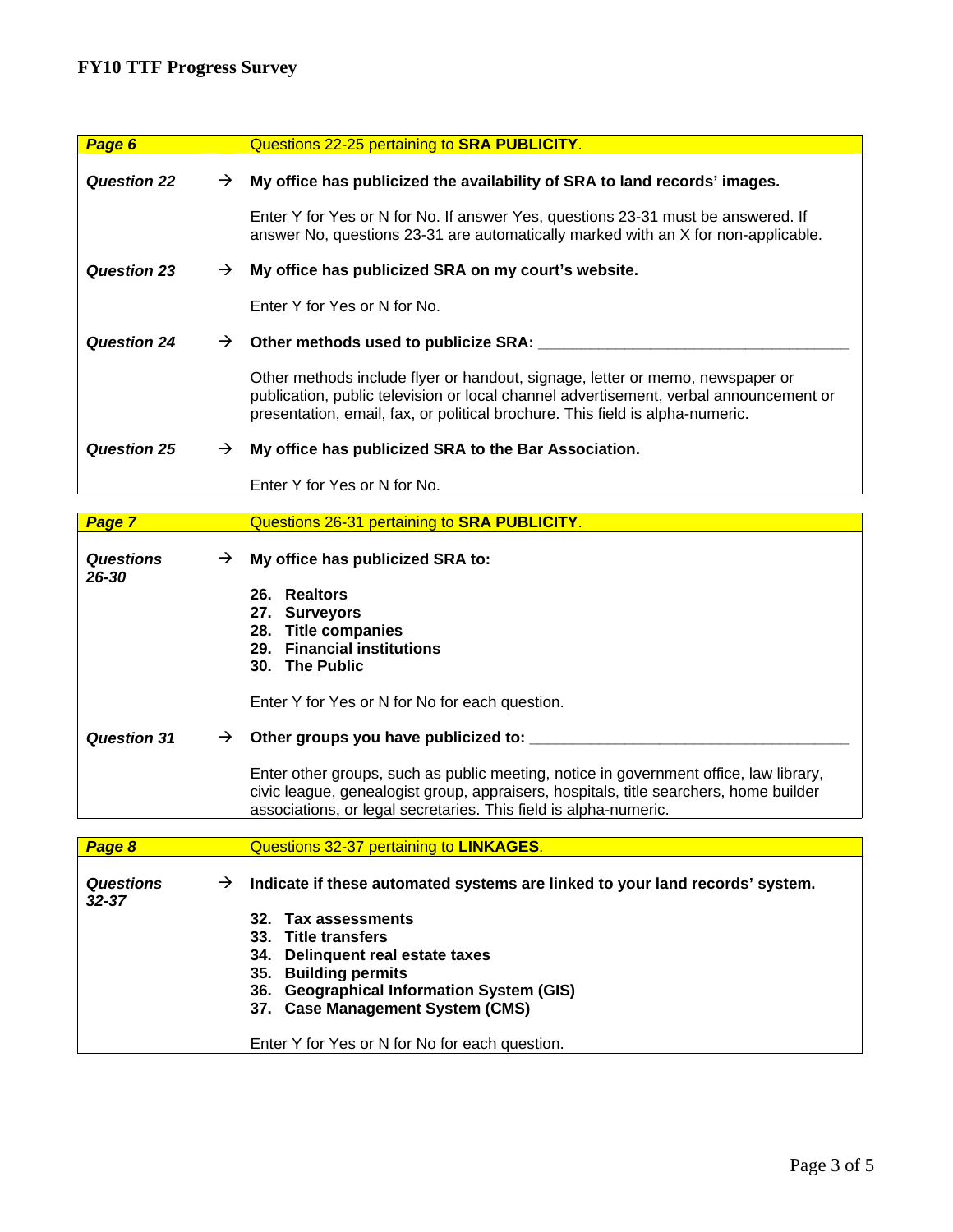| Page 9                        | Questions 38-42 pertaining to <b>TECHNOLOGY VENDORS</b> .                                                                                                                                                     |
|-------------------------------|---------------------------------------------------------------------------------------------------------------------------------------------------------------------------------------------------------------|
| <b>Questions</b><br>$38 - 42$ | Indicate the technology vendors (including your locality) with whom you have<br>$\rightarrow$<br>signed a contract for the following services. Please spell out vendor names<br>completely.                   |
|                               | 38. Maintenance: Land records system<br>39. Maintenance: Secure remote access<br>40. Equipment: hardware and software<br>41. Redaction of social security numbers<br>42. Back scanning of images / Conversion |
|                               | Enter vendor name for each question. If you do not have a vendor, enter NONE. This<br>field is alpha-numeric.                                                                                                 |
| $Dao 40$                      | Questions 43-48 pertaining to <b>SSN DEDACTION IN EV10</b>                                                                                                                                                    |

| <u>raye iv </u>    |               | <u>QUESIIONS 45-40 DENAINING 10 SSN REDACTION IN FT TU.</u>                                                                                                                                                                                                                                                     |
|--------------------|---------------|-----------------------------------------------------------------------------------------------------------------------------------------------------------------------------------------------------------------------------------------------------------------------------------------------------------------|
| <b>Question 43</b> | $\rightarrow$ | My office / vendor performed SSN redaction in FY10.                                                                                                                                                                                                                                                             |
|                    |               | Enter Y for Yes or N for No. If answer Yes, questions 44-48 must be answered. If<br>answer No, questions 44-48 are automatically marked with an X for non-applicable.                                                                                                                                           |
| <b>Question 44</b> |               | $\rightarrow$ Vendor name that performed SSN redaction in FY10. If your office performed SSN<br>redaction, enter locality: _________________                                                                                                                                                                    |
|                    |               | Enter the vendor name. This field is alpha-numeric.                                                                                                                                                                                                                                                             |
| <b>Question 45</b> | $\rightarrow$ | The total number of images redacted in FY10 was: _______________________________                                                                                                                                                                                                                                |
|                    |               | Enter number of images. This field is numeric. Whole numbers only.                                                                                                                                                                                                                                              |
| <b>Question 46</b> | $\rightarrow$ | The cost per image for redaction in FY10 was:                                                                                                                                                                                                                                                                   |
|                    |               | Enter the cost per image for redaction. Example: for 3.5 cents, enter .035. This field is<br>numeric.                                                                                                                                                                                                           |
| <b>Question 47</b> | $\rightarrow$ | The total cost for SSN redaction in FY10 was:                                                                                                                                                                                                                                                                   |
|                    |               | Enter the total cost of redaction in FY10. Question 45 multiplied by Question 46 must<br>equal Question 47 (Q45 X Q46 = Q47). Example: If Q45 x Q46 = 1555 X .035 = 54.425,<br>enter 54.42. Do not round up or down cents. An attempt to enter 54.43 will result in an<br>error message. This field is numeric. |
| <b>Question 48</b> | $\rightarrow$ | Enter the type of SSN redaction used in FY10 - Use number code (1, 2, 3, or 4):                                                                                                                                                                                                                                 |
|                    |               |                                                                                                                                                                                                                                                                                                                 |
|                    |               | $1 =$ Vendor OCR with NO manual pass                                                                                                                                                                                                                                                                            |
|                    |               | $2$ = Vendor OCR with 1 manual pass                                                                                                                                                                                                                                                                             |
|                    |               | $3$ = Vendor OCR with 2 manual passes<br>$4 =$ Software-only purchase with in-house manual pass                                                                                                                                                                                                                 |
|                    |               |                                                                                                                                                                                                                                                                                                                 |